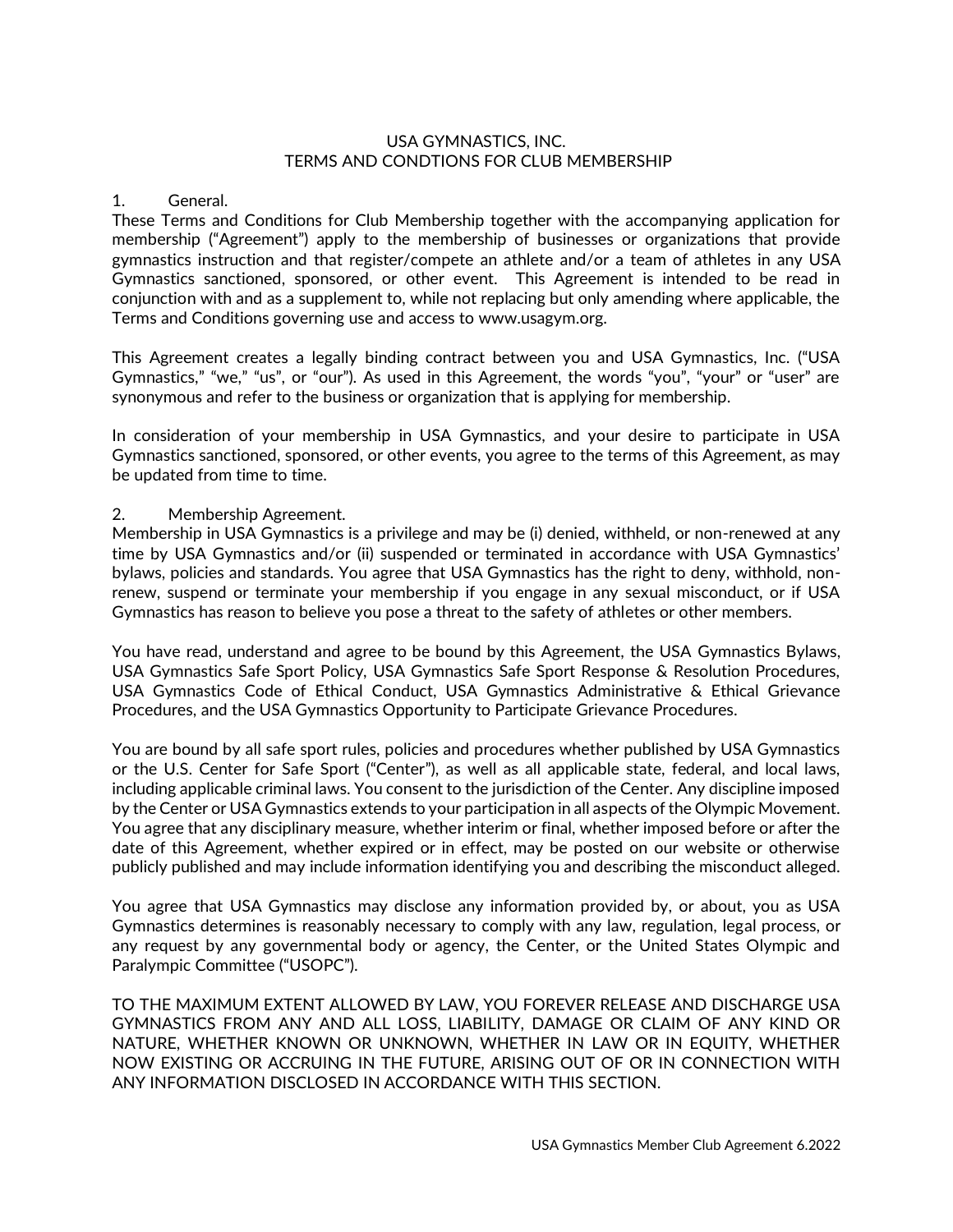## 3. USA Gymnastics Policies.

You agree that you will become familiar with and be bound by all policies that apply to you or your membership in USA Gymnastics. These include, but are not limited to: this Agreement; rules of competition; USA Gymnastics Safe Sport Policy, USA Gymnastics Safe Sport Response & Resolution Procedures, USA Gymnastics Code of Ethical Conduct, USA Gymnastics Administrative & Ethical Grievance Procedures; all applicable Center policies, handbooks and regulations; anti-doping rules and policies; and any other rules and policies, as each may be amended from time to time.

From time to time we may require you, as a condition of continuing your membership, to obtain additional training, take additional educational courses, submit to additional background check or other requirements, or provide other information including, but not limited to, Athlete and Parent Handbooks, Employee Handbooks, athlete MAAPP Consent Forms, incident reports, or other business records.

## **4. Grievance Hearing Participation**.

You agree to treat everyone involved in the hearing panel process with respect and civility. You understand and agree to keep all aspects of any USA Gymnastics hearing process that is conducted under USA Gymnastics [Safe Sport,](https://usagym.org/pages/education/safesport/policy.html) the [Administrative and Ethical Grievance Procedures](https://usagym.org/PDFs/About%20USA%20Gymnastics/Governance/admin_eth_griev.pdf) or the [Opportunity to Participate Hearing Procedures](https://usagym.org/PDFs/About%20USA%20Gymnastics/Governance/grievance.pdf) confidential. This includes, but is not limited to, the allegations and defenses, the names of the claimant(s) and the respondent(s) (if the claimant or respondent is someone other than USA Gymnastics), the names and testimony of witnesses, the evidence presented, and any documents generated or submitted in connection with the hearing (collectively "Confidential Information"). You will not disclose Confidential Information to anyone outside of the hearing process. If you believe Confidential Information may have been disclosed to someone outside the hearing process, you will immediately notify the chair of the hearing panel and [legal@usagym.org.](mailto:legal@usagym.org) Disclosing Confidential Information may subject you to sanctions, up to and including permanent ineligibility for membership in USAG Gymnastics. For the avoidance of doubt, nothing in this Agreement prohibits you from speaking out about any abuse or misconduct.

You understand that the hearing panel members are volunteers. Accordingly, you agree to release the hearing panel members from any and all liability, and you waive any claims against the hearing panel members in connection with their service on the hearing panel. You agree not to sue any hearing panel member arising out of their service on the panel, or ask or require any hearing panel member to be a witness in any legal proceeding.

# 5. WAIVER, LIMITATION OF LIABILITY AND RELEASE.

USA GYMNASTICS' SOLE LIABILITY SHALL BE AS STATED IN THE USA GYMNASTICS BYLAWS, THIS AGREEMENT, AND OTHER POLICIES. YOU WILL NOT HOLD USA GYMNASTICS LIABLE FOR ANY LOSS OR DAMAGE SUFFERED AS A RESULT OF YOUR MEMBERSHIP. YOUR EXCLUSIVE REMEDY SHALL BE AS SET FORTH IN THIS AGREEMENT.

YOU AGREE THAT YOU ARE FULLY AWARE OF, AND VOLUNTARILY ASSUME THE RISKS INHERENT IN THE SPORT OF GYMNASTICS. SUCH RISKS MAY INCLUDE BUT ARE NOT LIMITED TO CATASTROPHIC INJURY, PARALYSIS AND DEATH.

TO THE MAXIMUM EXTENT ALLOWED BY LAW, NEITHER USA GYMNASTICS (INCLUDING ITS OFFICERS, DIRECTORS, EMPLOYEES AND AGENTS), NOR ANY HOST ORGANIZATION IS LIABLE FOR ANY LOSS, DAMAGE OR INJURY OF ANY KIND INCLUDING ANY DIRECT, INDIRECT, SPECIAL, INCIDENTAL, EXEMPLARY, CONSEQUENTIAL OR PUNITIVE LOSSES OR DAMAGES, OR DAMAGES ARISING OUT OF OR RELATED TO YOUR MEMBERSHIP OR YOUR PARTICIPATION IN A USA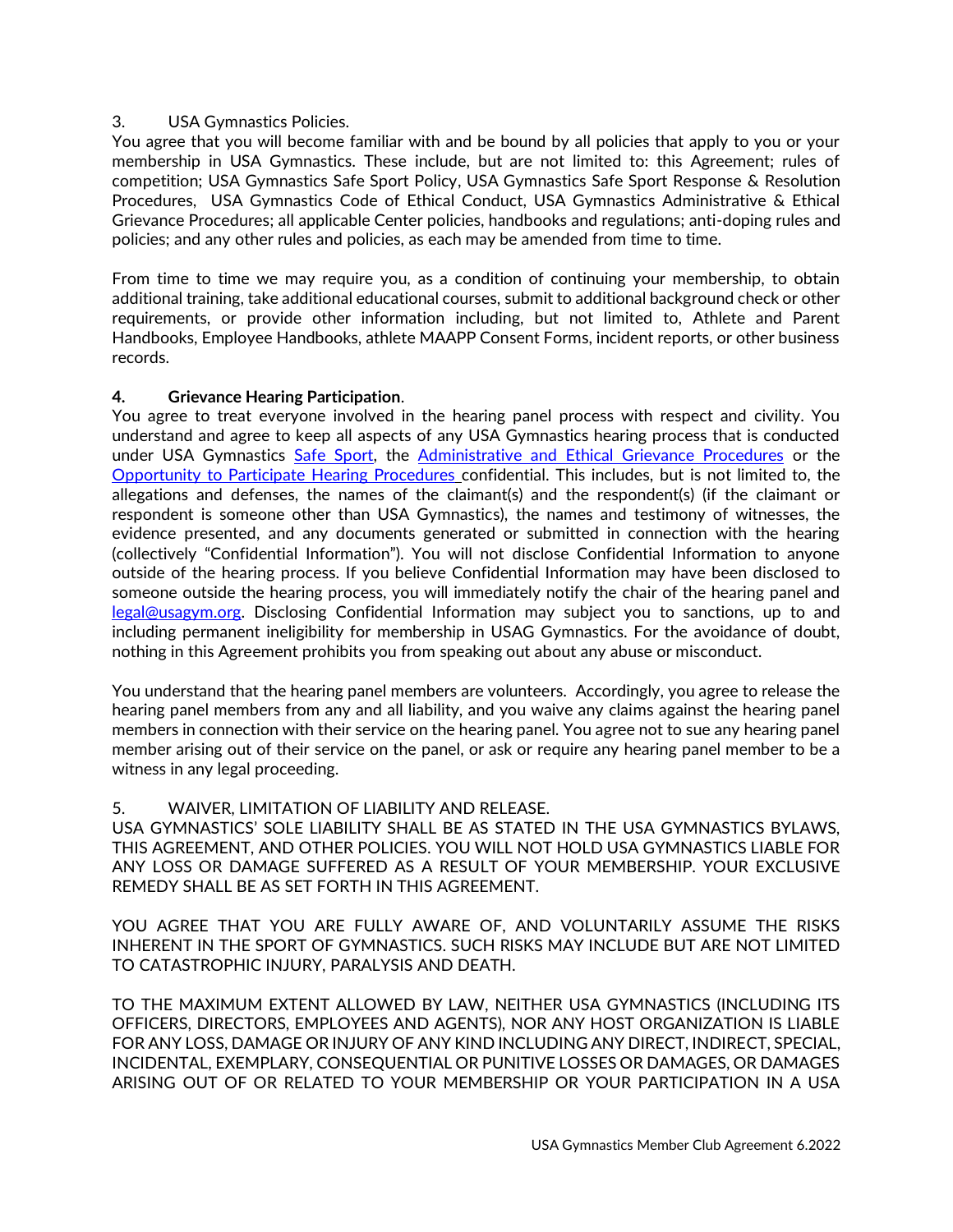# GYMNASTICS SPONSORED, SANCTIONED OR OTHER EVENT.

YOU RELEASE USA GYMNASTICS (INCLUDING ITS OFFICERS, DIRECTORS, EMPLOYEES AND AGENTS), AND/OR ANY HOSTING ORGANIZATION, FROM ANY CLAIMS, LOSSES OR DAMAGES OF ANY KIND ARISING FROM OR IN ANY WAY CONNECTED WITH YOUR MEMBERSHIP OR YOUR PARTICIPATION AT AN EVENT, INCLUDING CLAIMS, LOSSES OR DAMAGES ARISING FROM OR OCCURRING AS A RESULT OF THE NEGLIGENCE OF ANY PARTY, EXCEPT FOR CLAIMS BASED UPON THE INTENTIONAL OR RECKLESS CONDUCT OF ANY PARTY.

NOTHING IN THIS AGREEMENT AFFECTS ANY LIABILITY THAT CANNOT BE EXCLUDED OR LIMITED UNDER APPLICABLE LAW.

#### 6. No Assignment or Transfer and Non-Refundable.

Your membership is non-refundable, non-transferrable and not assignable to any other person or entity. Any purported transfer or assignment is null and void.

#### 7. Owner/Managing Director.

The owner or managing director of the applicant club must obtain an organizational owner/ managing director membership and complete all membership requirements before applying for, or renewing, the club's membership. The owner or managing director of the club shall be the individual responsible and accountable for the business or organization and shall enforce all USA Gymnastics policies, including the Safe Sport Policy. USA Gymnastics must be promptly notified of any changes in the ownership or management of a member club during the membership term and reserves the right to review the club's membership eligibility based on such changes.

#### 8. Member and Non-Member Association; Indemnification.

All employees, independent contractors, direct and indirect individual owners, and volunteers over the age of 18 with regular access to and/or authority over minors must pass a background check and take the required U110: U.S. Center for Safe Sport Core/Refresher training.

You will not hire, be associated in any way with, allow in your club, or permit access to any athletes in your club by persons who are permanently ineligible for membership in USA Gymnastics (list is available at [www.usagym.org/ineligible\)](https://usagym.org/pages/aboutus/pages/permanently_ineligible_members.html); any persons whose membership in USA Gymnastics is suspended (list available at [https://usagym.org/pages/aboutus/pages/suspended\\_members.html;](https://usagym.org/pages/aboutus/pages/suspended_members.html) or any person who is listed on a federal or state sex offender registry (a search for which may be conducted at [www.nsopw.gov\)](http://www.nsopw.gov/).

IN ADDITION TO THE TERMS OF SECTION 4 and 5 (WAIVER, LIMITATION OF LIABILITY AND RELEASE) ABOVE, YOU AGREE TO DEFEND, INDEMNIFY AND HOLD HARMLESS USA GYMNASTICS FROM AND AGAINST ANY AND ALL CLAIMS, LIABILITIES, DAMAGES, LOSSES, COSTS AND EXPENSES OF ANY KIND (INCLUDING, ACTUAL ATTORNEYS' FEES AND COSTS) ARISING OUT OF OR IN CONNECTION WITH EITHER (A) ANY BREACH OR ALLEGED BREACH OF THE TERMS OF THIS SECTION 7 OR (B) ANY ACT OR OMISSION OF ANY KIND (INCLUDING NEGLIGENCE AND INTENTIONAL TORTS) BY ANY OF YOUR EMPLOYEES, AGENTS, VOLUNTEERS, OR INDEPENDENT CONTRACTORS.

#### 9. Safe Sport Requirements.

You must have a Safe Sport policy for your club that is consistent and fully compliant with the USA Gymnastics Safe Sport Policy. Your Safe Sport policy must affirm your commitment to the welfare of gymnastics participants and must include, at minimum: a description of conduct that will not be tolerated; standards of behavior for staff/volunteers that promote athlete safety, including elimination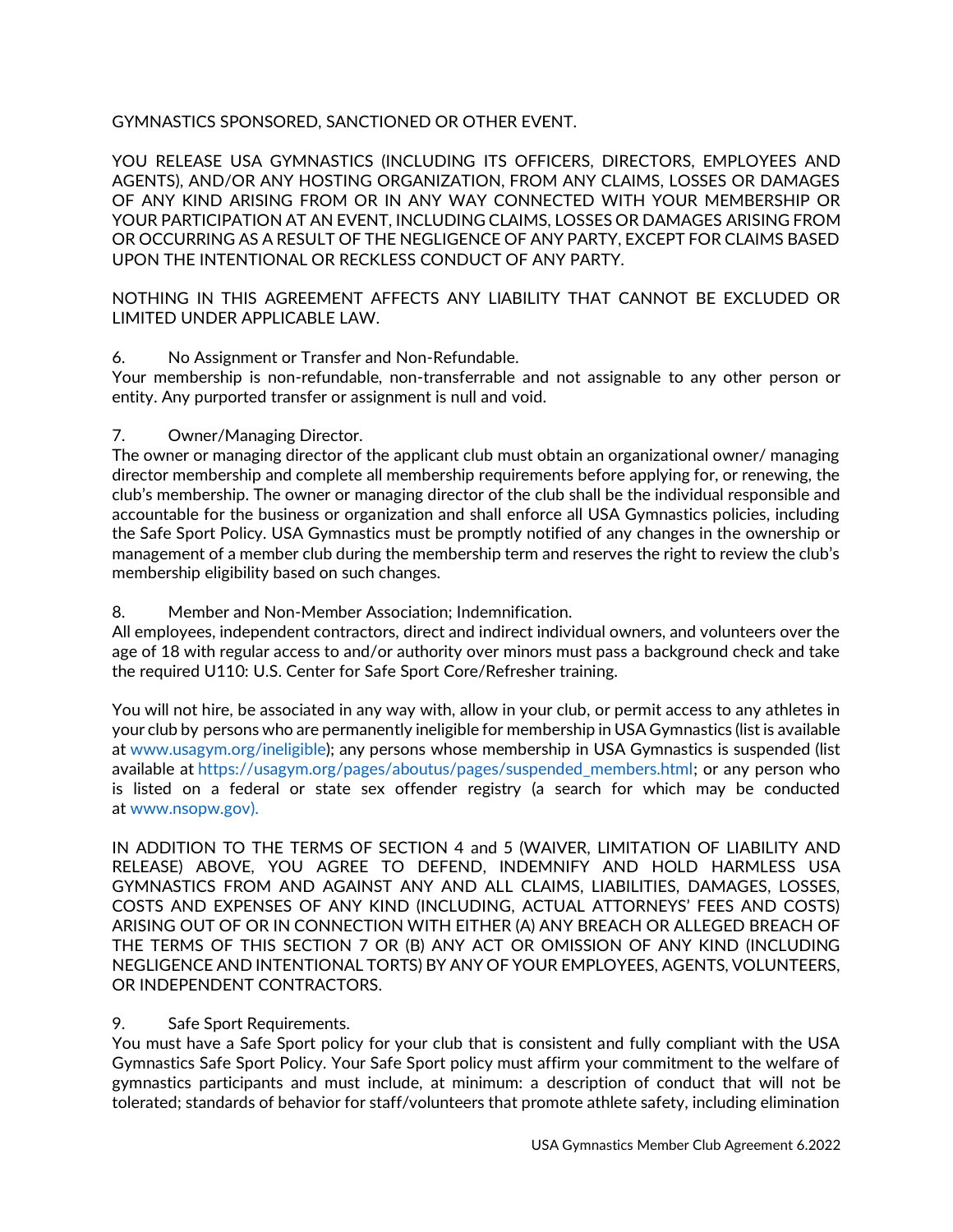of privacy, boundaries, if physical contact is a necessary part of the activity and encouraging parental monitoring; proactive polices to eliminate the opportunity for grooming behaviors; and a process for receiving and handling complaints regarding conduct that violates club's policy.

Any adults who have routine access to and/or authority over minors in your club must comply with and complete all requirements of the U. S. Center for SafeSport and USAGs Safe Sport department, including education and training requirements.

You must at all times, maintain a Safety Champion, who is the primary contact for any matters involving establishment, implementation, audit and enforcement of Safe Sport policies. The Safety Champion shall be the individual designated on the application for membership. USA Gymnastics must be notified in writing immediately of any changes in such designation.

## 10. Insurance.

You must maintain comprehensive general liability insurance with limits of at least \$1,000,000 per occurrence and \$2,000,000 annual aggregate for as long as you are a member club with USA Gymnastics. You agree to name USA Gymnastics as an additional insured on this policy. Upon request of USA Gymnastics, you must provide the insurance policy certificate demonstrating that you have the insurance required by this Agreement. You must notify USA Gymnastics at least 30 days before any cancellation of, or material change to, the required insurance. Failure to maintain the required insurance is grounds to terminate your membership with USA Gymnastics.

# 11. Effect of Application and Membership; Compliance with Terms.

In addition to the terms of Section 2 (Membership Agreement) above, you acknowledge that your application for membership will not be processed until you are in complete compliance with these Terms and Conditions for Club Membership. Without an active membership, you may not participate in any USA Gymnastics sponsored, sanctioned or other activity.

USA Gymnastics has the right to audit you to determine whether you are in compliance with this Agreement and all other governing policies, including the Safe Sport Policy. You will promptly provide all necessary information and access to property or personnel requested by USA Gymnastics as part of any such audit. If you do not adhere to this Agreement and all other governing policies, USA Gymnastics may terminate your membership.

# 12. Compliance With Applicable Laws.

At the time of application and at all times during the term of your membership, you will comply with all applicable statutes, rules, regulations, orders and restrictions of any governmental authority or any instrumentality or agency thereof having jurisdiction over the conduct of your businesses or the ownership of your property and shall maintain any required permits or licenses as may be required in connection therewith.

#### 13. Miscellaneous.

- a. Section Headings. All section headings are for convenience only and shall not be construed as a limitation of the scope of the sections to which they refer.
- b. Anti-Doping. You understand and agree that the Fédération Internationale de Gymnastique ("FIG") Anti-Doping Rules and U.S. Anti-Doping Agency Protocol for Olympic and Paralympic Movement Testing ("USADA Protocol") and all other policies and rules adopted by the FIG, USADA, and the USOPC apply to you and that it is your responsibility to comply with those rules. You agree to submit to drug testing at any time and understand that the use of methods or substances prohibited by the